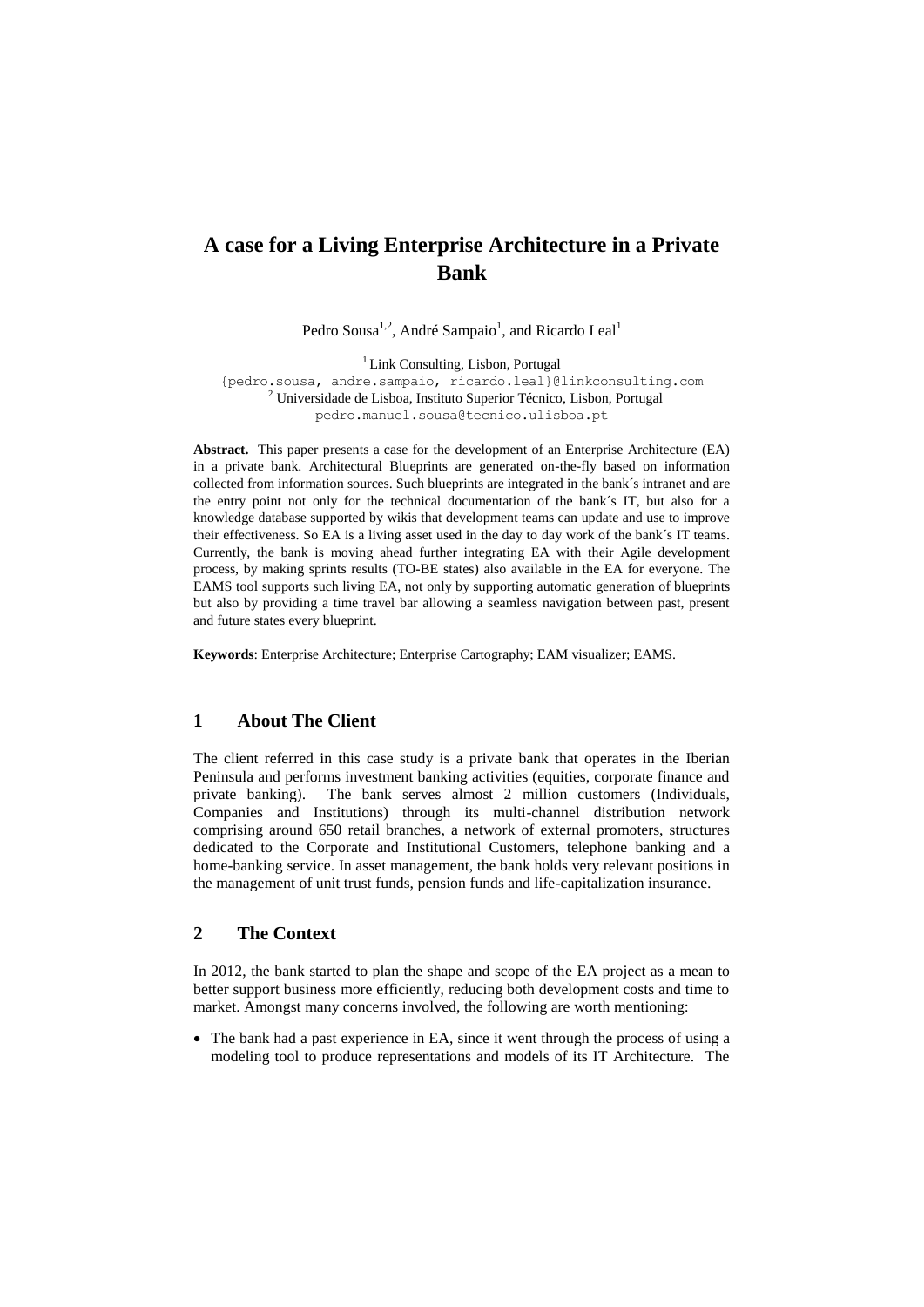approach followed was based on a central repository holding all models, each designed manually with an EA tool. This approach required a substantial effort to keep them up-to-date, in particular if one considers the consolidation of the models produced in different projects into a single and enterprise wide view of the IT landscape. So, the maintenance effort to keep the EA representations was a key concern of this project.

- The bank was setting up a Service Oriented Architecture (SOA) infrastructure as a way to rationalize application integration and their IT architecture. Therefore, the representation of the Services and related concepts was also a major concern in the project.
- Finally, the bank was scaling up the dissemination of Agile development process. This process was initiated in 2010 (with 16 teams, and a total of 100 people) using SCRUM [1]. In 2012 the number of teams increased to 30, with 220 people, and in 2013 the bank further increased to 50 teams and 320 people working in SCRUM.

Apart from the above concerns the bank already had an EA portal on their intranet to support the registration of information regarding Application and Technology Architectures. The intranet portal included a large number of features such as a wiki, with a considerable amount of articles that described the processes, system architecture, and which established an entry point for all documentation deemed more technical.

The EA intranet portal helped the collection and presentation of architectural information about the bank, presented in the form of lists, or in the simpler cases, in the form of simple hierarchical maps generated automatically from textual information. People filled up some forms that fed the intranet portal that was then used to generate some maps.

The automation of simpler architectural views has proven to be a fundamental step in setting the bank mindset to pursuit the idea of having all architectural views generated automatically, both to reduce effort as well as to increase the level of confidence that people had, regarding such representations.

The other important aspect was to consider the EA portal as the single point of access regarding the documentation, training and consolidation of IT information.

Regardless of such a clear vision, there were also many issues that needed further discussions and clarifications, such as, which Architectures were to be considered, how to govern each one and how to ensure that they would become live entities in the organization, rather than obsolete soon after they were setup.

Thus, in early 2013 the bank had a pretty good idea of the EA project they were aiming at. However, the challenges that were presented were not easy ones.

## **3 The Challenges**

First challenge was to improve the bank´s EA practice, by improving the EA intranet portal to support the communication and awareness of the architecture between all stakeholders. This included infrastructure teams, development teams and business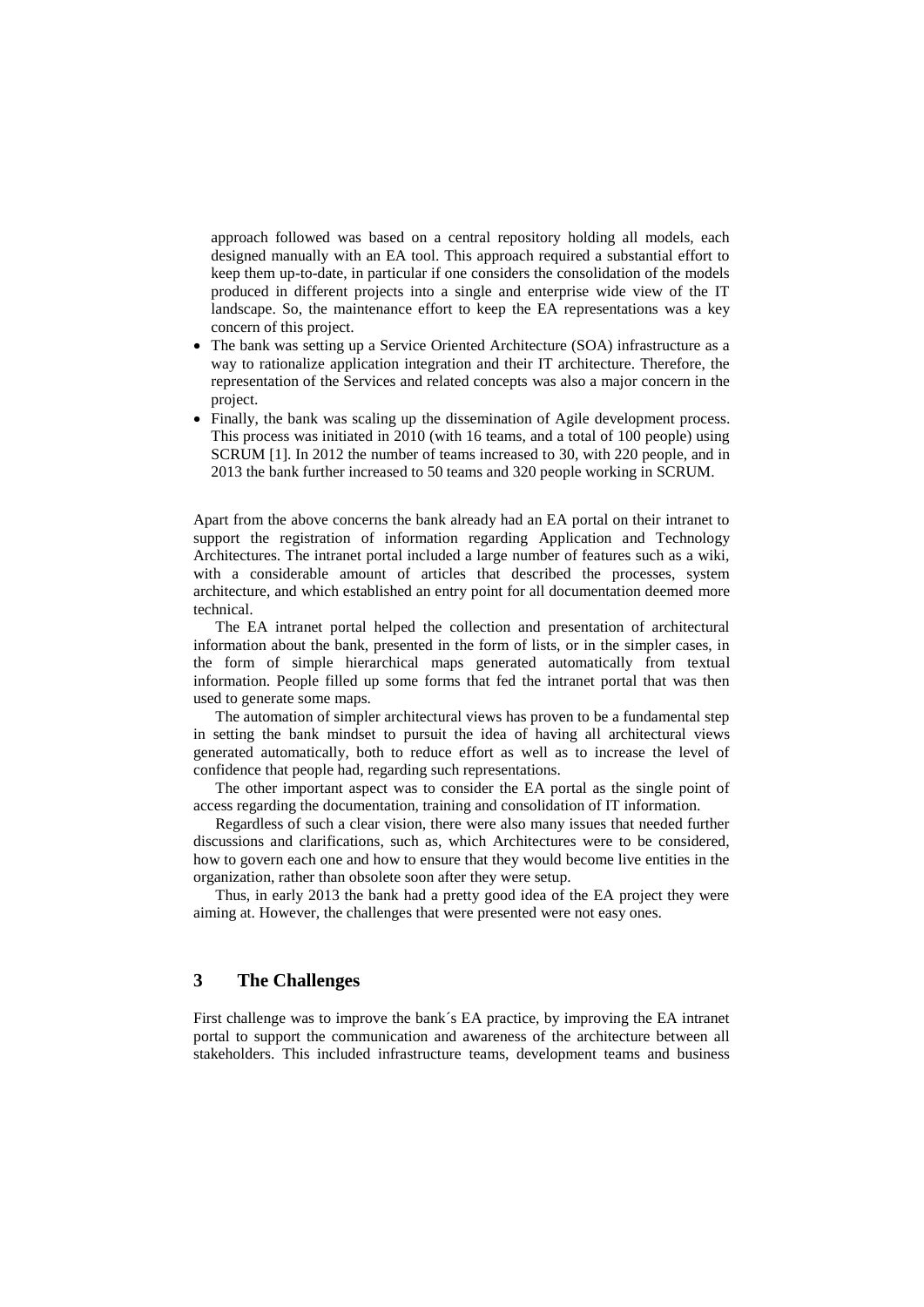areas. The IT department was determined to follow the rule "if exists it is in the intranet". To achieve such a maturity level, the bank has to:

- Improve the overall ability of the EA portal supporting different levels of information detail and different views according to the user profile. This would enable the use of a centralized point of communication for a heterogeneous audience, from business to the different IT domains.
- Enable the sustained growth of information residing in the EA portal by reducing the effort required to create and maintain the enterprise repository information, reports and representations.
- Capture the evolution of the assets throughout their lifecycles, from the moment they were conceived up to the point when they are decommissioned.

The evolution of the Portal should uphold an integrated view while seamlessly allow users to navigate through the architectural representations, wikis, discussion forums and all other related collaborative tools and environments.

Second challenge was the need to effortlessly maintain the architectural representations. The bank stated a second rule "if an architectural view cannot be generated automatically with up-to-date information, then it cannot be presented in the EA portal". Thus, architectural views must be generated based on consolidated and up-to-date information. This information had to be harvested from various sources, such as Microsoft SharePoint<sup>1</sup>, Oracle Enterprise Repository<sup>2</sup>, among others. The consolidation of the information implied the creation of a unified view of the information gathered from the various sources in a central repository that was structured according to the existing meta-model. This model had to evolve according to market best-practices and had to be able to accommodate all features, relationships and properties that characterized the concepts of the different architectures.

Third challenge was the need to keep audience's learning curve regarding the usage of the architecture intranet portal as lean as possible. This was perceived to be a critical aspect to the success of the project. The audience, composed by different stakeholders, had to be able to easily navigate and explore content and representations. The information had to be presented in a self-explanatory and simple fashion, but also allow users to drill down on details, and get the representations as complete and detailed as necessary. This way, the portal and the architectural views would be adequate communication artefacts regardless of the level of expertise of the user in particular domains or architectural layers.

Fourth challenge was the integration of the SOA initiative in the Enterprise Architecture Initiative. SOA has been developed in Oracle Enterprise Repository (OER), with its own meta-model with over 60 entities (concepts). So, the bank had to decide to what extent these SOA concepts needed to be mapped in the Enterprise Architecture meta-model

See Microsoft website (www.microsoft.com) <sup>2</sup> See Oracle website (www.oracle.com)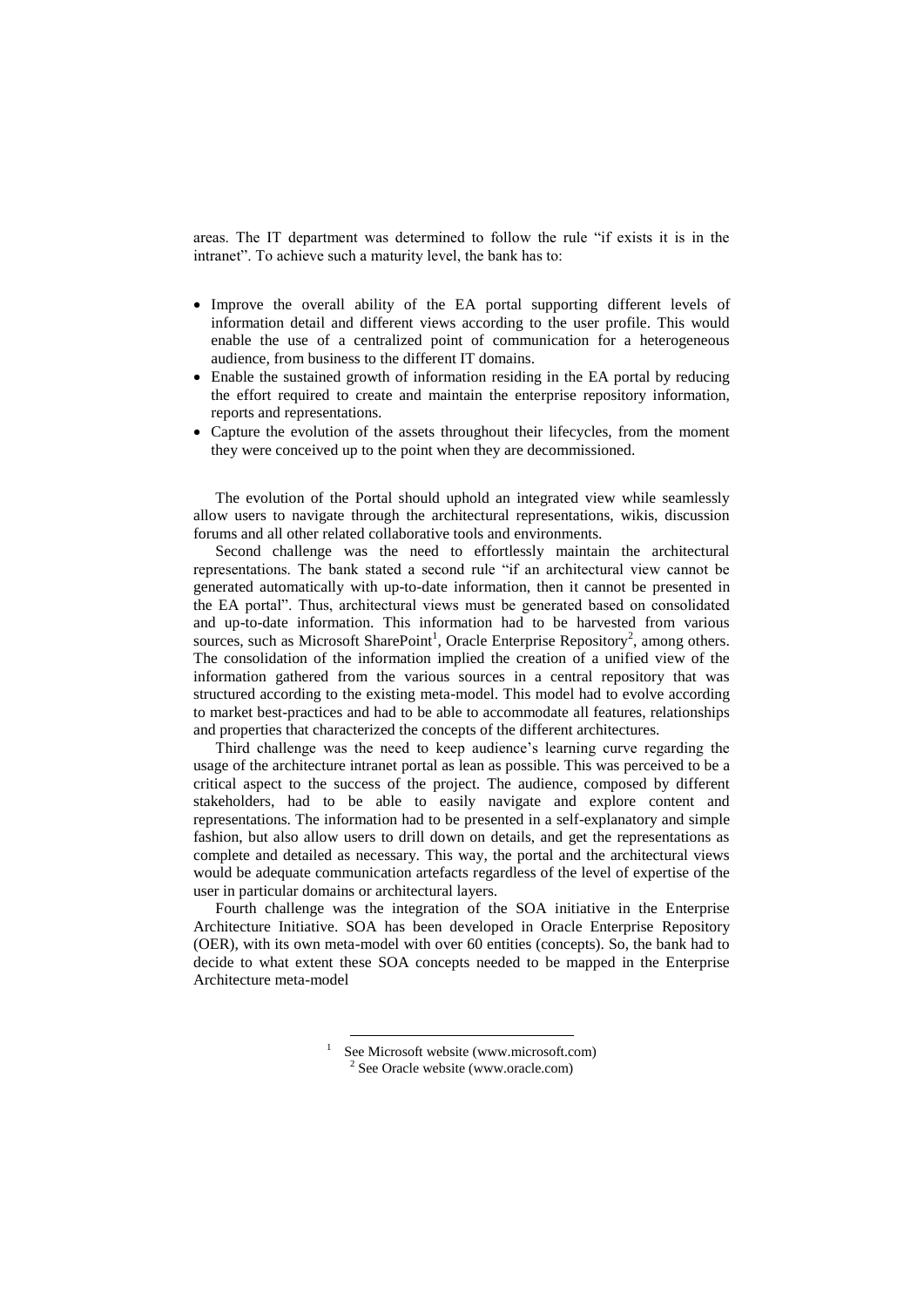As the main SOA repository, OER can provide views of the information out-ofthe-box, but these had two major problems:

- Imply the full knowledge of the OER meta-model and thus are only suited for technical people. For example, to navigate between produced and consumed services one must go through many intermediate concepts, such as interfaces, protocols and so on.
- Were not integrated with concepts from other architectures, and thus preventing a seamless navigation for architects and analysts in the EA portal.

Finally, fifth challenge was to anticipate the conciliation of the Agile development process in practice within the bank with the EA. The challenge was to envisage a way to allow the outcomes of future sprints, to be made available to all teams before development starts. Such integration was not in the scope of the initial project, but at the time of the writing of this paper, it is something the bank is already able to do very successfully by itself using  $EAMS<sup>3</sup>$ .

## **4 The Project**

The project started in early 2013 and was concluded by August 2013. Link Consulting<sup>4</sup> provided EA consultancy services and supplied the tool set used in the project. The project involved 3 people from Link Consulting and a team of 10 people in part time from the client, namely the responsible for each Architecture (Business, Information, Solutions, Services, Platforms, Infrastructure, User Experience and Normative) as well as the EA repository manager.

The project aimed at the implementation and deployment of an EA solution fully integrated in the existing intranet, so that all but back-office housekeeping activities could be done in a seamless manner on the bank´s intranet.

The basic idea is that each architectural view should have an URL that could be placed in any page or document within the intranet. Whenever accessed, it would generate the corresponding architectural view. Navigation from architectural views to web pages and documents should also be possible. The EAMS tool was the engine for the architectural view (or blueprint) generator.

EAMS generates architectural blueprints based on information residing in the IBM-Rational System Architect<sup>5</sup> (IBM-SA) that was the tool selected to be the main EA repository, and holds the information regarding Information, Solutions, Platforms and Infrastructure Architectures. The bank already had a lot of information about these architectures, both in the initial intranet and in other sources, namely in Microsoft Office documents. A significant effort of the project team was dedicated to structure this information so that it could be imported into EAMS.

<sup>&</sup>lt;sup>3</sup> See EAMS website (www.linkconsulting.com/eams)

<sup>4</sup> See Link Consulting website (www.linkconsulting.com)

<sup>&</sup>lt;sup>5</sup> See "Rational System Architect" at IBM website www.ibm.com.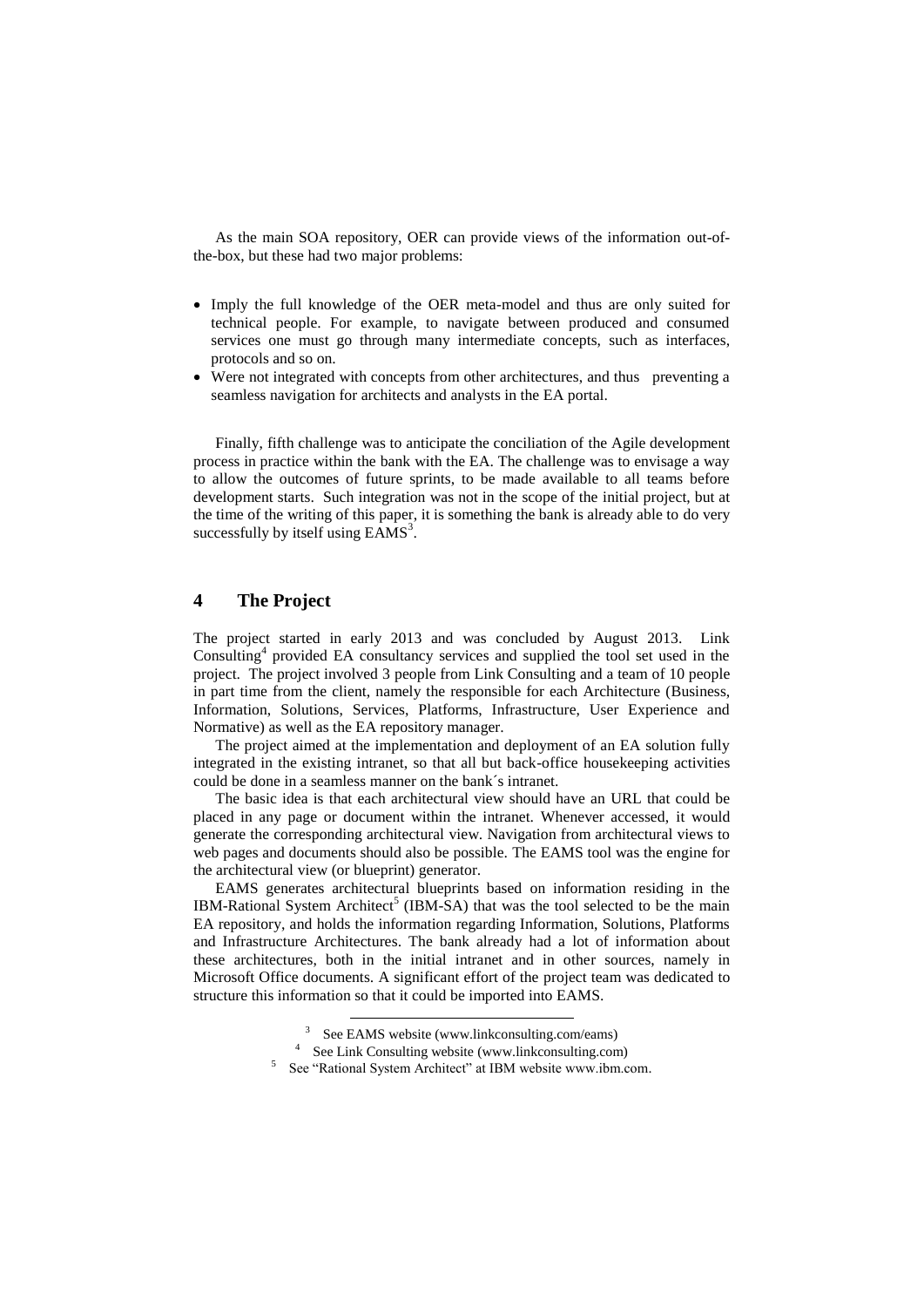

Below we present a view of the EAMS blueprint being displayed embedded on the intranet.

**Fig. 1.** A view of a blueprint embedded in the EA intranet portal

Regarding SOA, OER provides information about services, resulting from harvesting technical information from Oracle Service Bus, UDDI and directly from Service Contracts (Web Service Definition Languages). Collected Information is then transferred from OER into EA repository on a daily basis using EAMS connectors, jobs and batches.

The remaining sources of information, generically represented as XML in the figure 2, correspond mostly to less dynamic data, such as the bank organizational structure. This information is processed and imported directly to EA repository.



**Fig. 2.** Key SW components of the solution

An important issue that had to be addressed in the project was the alias problem, where the same concepts have different names in different information sources. This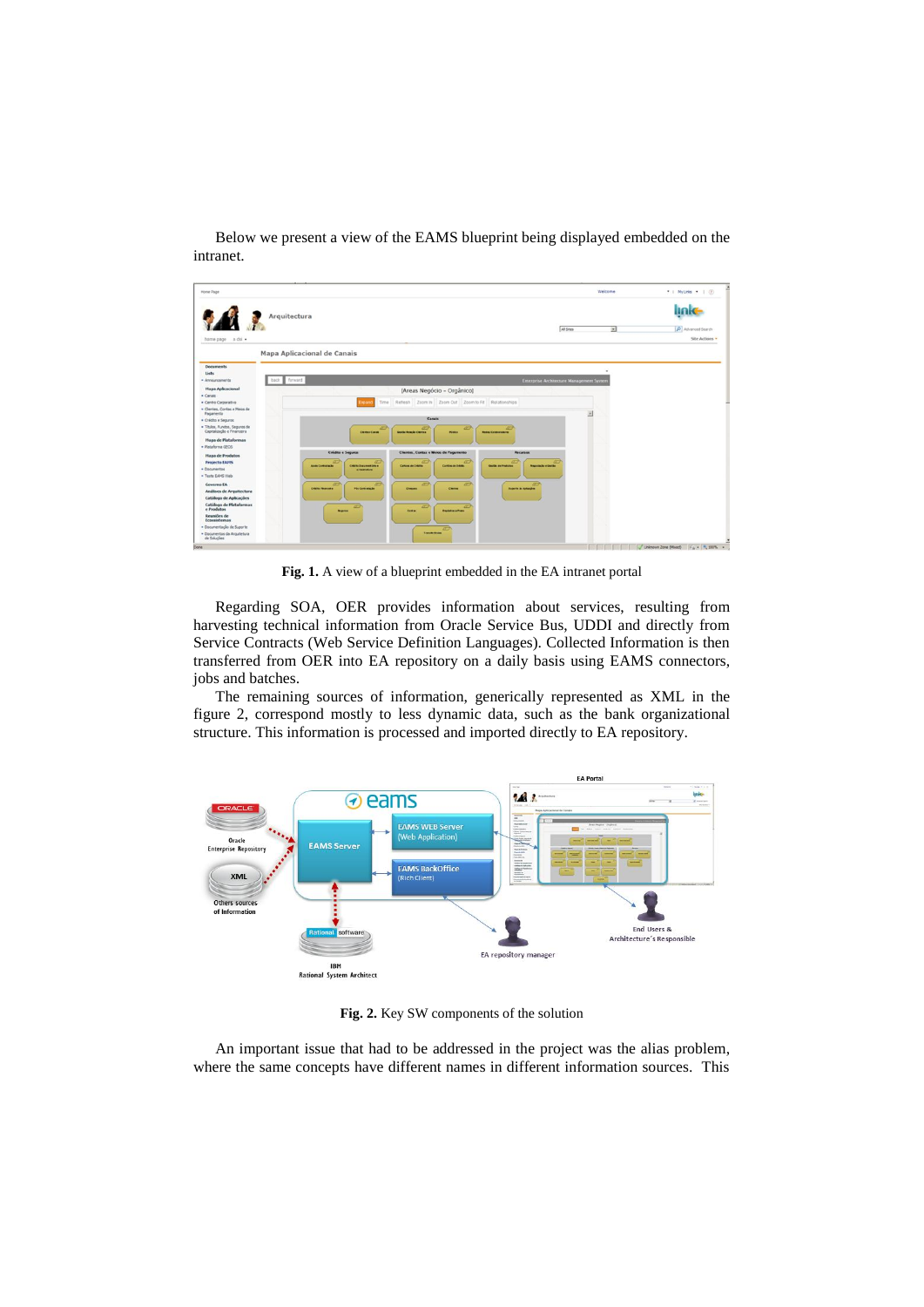was not a significant amount of work, but was necessary for processing the names of classes (for example, "system" and "application component") as well as the names of properties. This issue was addressed manually during the project, but latter it was made available to the bank an integration framework that allows automatic execution of conversions rules on each import.

The bank also wanted to address other architectures in domains they considered relevant, even though they did not had much information to start with, namely: Business, Information, User Experience and Normative Architectures.

Both Information and Business Architectures were domains that the bank planned to address in this project, starting with the definition of the meta-model, where it became clear the level of detail needed and how to best establish the relations with the remaining architectures.

Regarding the User Experience Architecture, it concerns the definition of patterns to allow the same concept (client, address, account and so on) to appear to the user with the same paradigms, regardless of the interface and application where such experience was materialized. This was perceived as an important aspect within the bank because business and operations tend to move further into electronic interfaces, and the seamless perception of concepts between different interfaces was considered a fundamental aspect to improve user experience.

Finally, the Normative Architecture structures all information regarding Architectural Principles, Rules, Best Practices and Technical Articles amongst other information. Articles represent a true knowledge base, and a wiki platform allows live interaction with end users. The definition of patterns to structure and organize this information was considered a relevant asset to facilitate the access to it.

## **5 The Approach**

The approach we used has been successful in previous projects and was designed to mitigate the main project risks, which were the following ones:

- Too much time spent on defining the EA repository meta-model.
- Inadequacy of the meta-model's level of detail and matching information sources. The complexity of the knowledge base meta-model should be suitable to the immediate needs and the existing information sources.
- People losing confidence in the project if they did not see short-term results.
- Ensure that users trusted the information presented in the architectural views generated.

Thus, we adopted a very pragmatic approach, focusing on designing a meta-model as close as possible to the information the bank already had at the very beginning of the project, but keeping basic coherence rules regarding layer separation as in Archimate [2], assuring that each layer of the architecture is supported by services or capabilities provided by the layer below.

This allows independence of architectural layers and simplifies bottom-up and top-down impact analyses of architectural elements. However, since not all layers have a list of the services they provide and consume, it was important to allow layers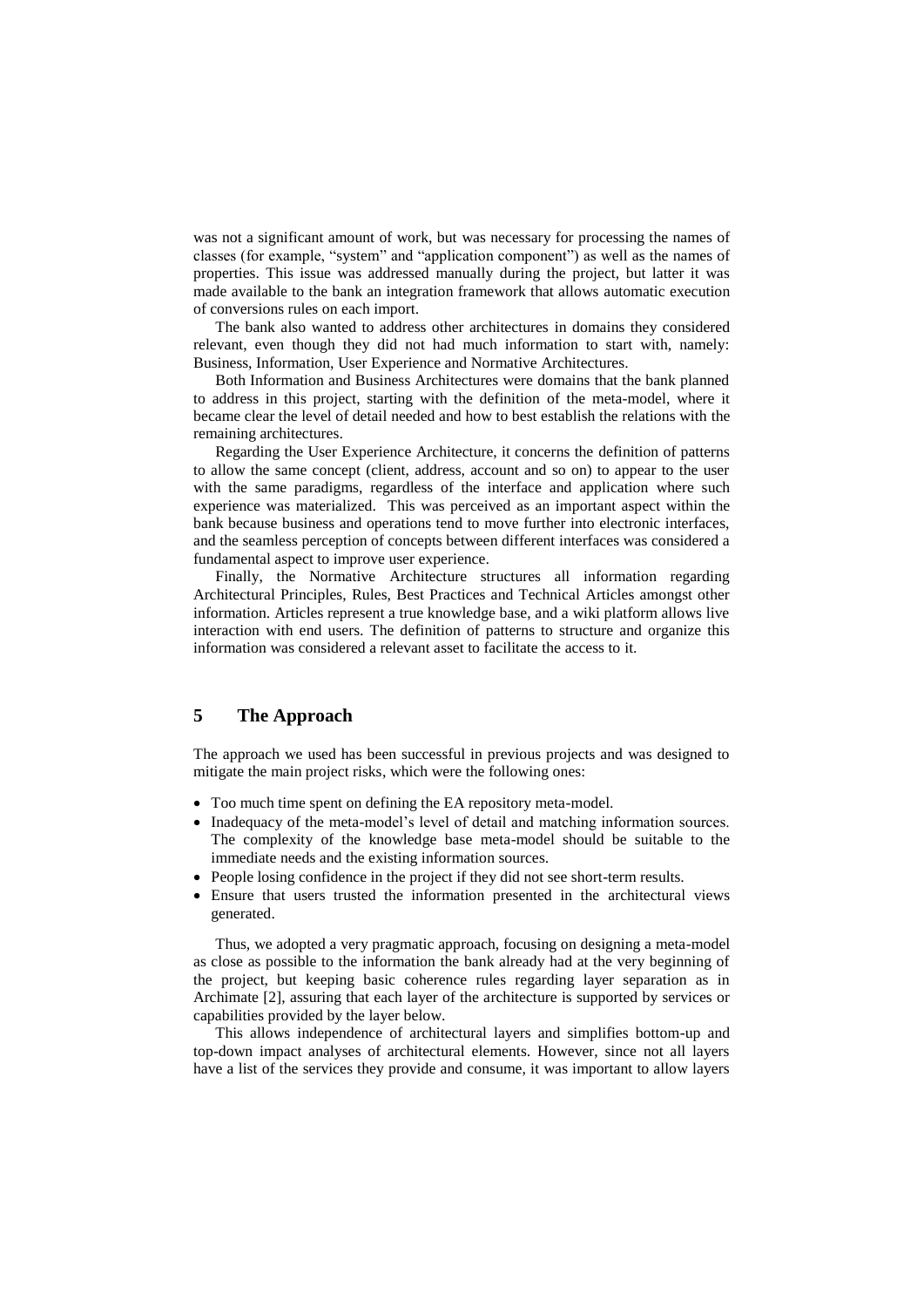to relate themselves bypassing such services in between. Otherwise, the whole project could be stuck waiting for information, and no short-term results were perceived.

To ensure that users have confidence in the information presented in the generated architectural views, it must be kept up-to-date. To achieve such aliveness we follow an approach centered on two critical moments: (i) the information loaded during the project setup and seen as a baseline for initial exploration of architectures and; (ii) the changes that each project and maintenance activities implied.

Regarding the initial baseline, since the information that was initially loaded, refers to the architectures that the bank had already information available on the intranet, it was mostly correct. Nevertheless, it was validated again by the responsible of each architecture.

Regarding the changes resulting from ongoing projects and maintenance activities, they were integrated in the Agile development and maintenance process, where the work is planned and executed monthly. This integration was done based on two key moments: when the sprint starts and when it ends.

At the beginning of each sprint, the teams consult the architecture intranet portal to get information they need to design and plan the next sprints. Whenever a sprint results in changes in some architecture, these changes are communicated to the person responsible for the corresponding architecture, and immediately introduced in the EA repository. Such update of the EA repository could be done directly either using the IBM-SA or using the EAMS architectural scenario definition interface, or indirectly by importing excel sheets with the changes of the initial plans using EAMS import interfaces. This was the scenario in the scope of the project.

Today the bank has developed internally a simple workflow to generate XML files that match EAMS architectural scenarios based on information existing in the intranet forms (already used and kept up-to-date as part of the SCRUM development process) reducing the effort spent with these updates almost to zero. Consequently, changes to the architecture foreseen in the planning of each sprint (of each one of the 50 teams) are updated at the beginning of every month and immediately visible by all teams, so that they could have up-to-date information to planning the next sprint.

At the end of each sprint, any differences between planned and actual changes to architecture are also updated in the EA repository. Thus, from the EA repository perspective each sprint has a start date, an end date, and two lists with references to architecture elements. The "alive list" references the elements that will go into production (alive) upon sprint completion, and the "dead list" reference the elements that will be decommissioned (dead) after sprint completion. Using the sprints start date and an end date, we tag each architecture elements (and relations) within the knowledge base with tree time-stamps<sup>6</sup>:

- Gestating, when it is being planned, designed or produced within a given sprint. The timestamp tag is set to the sprint start date.
- Alive, when they are put into use within the organization as a result of a sprint. The timestamp tag is set to the sprint end date.
- Dead, when they are no longer used within the organization, also as a result of some sprint. The timestamp tag is set to the sprint end date.

 $6$  The actual model considers Retired as fourth state. See [3,4]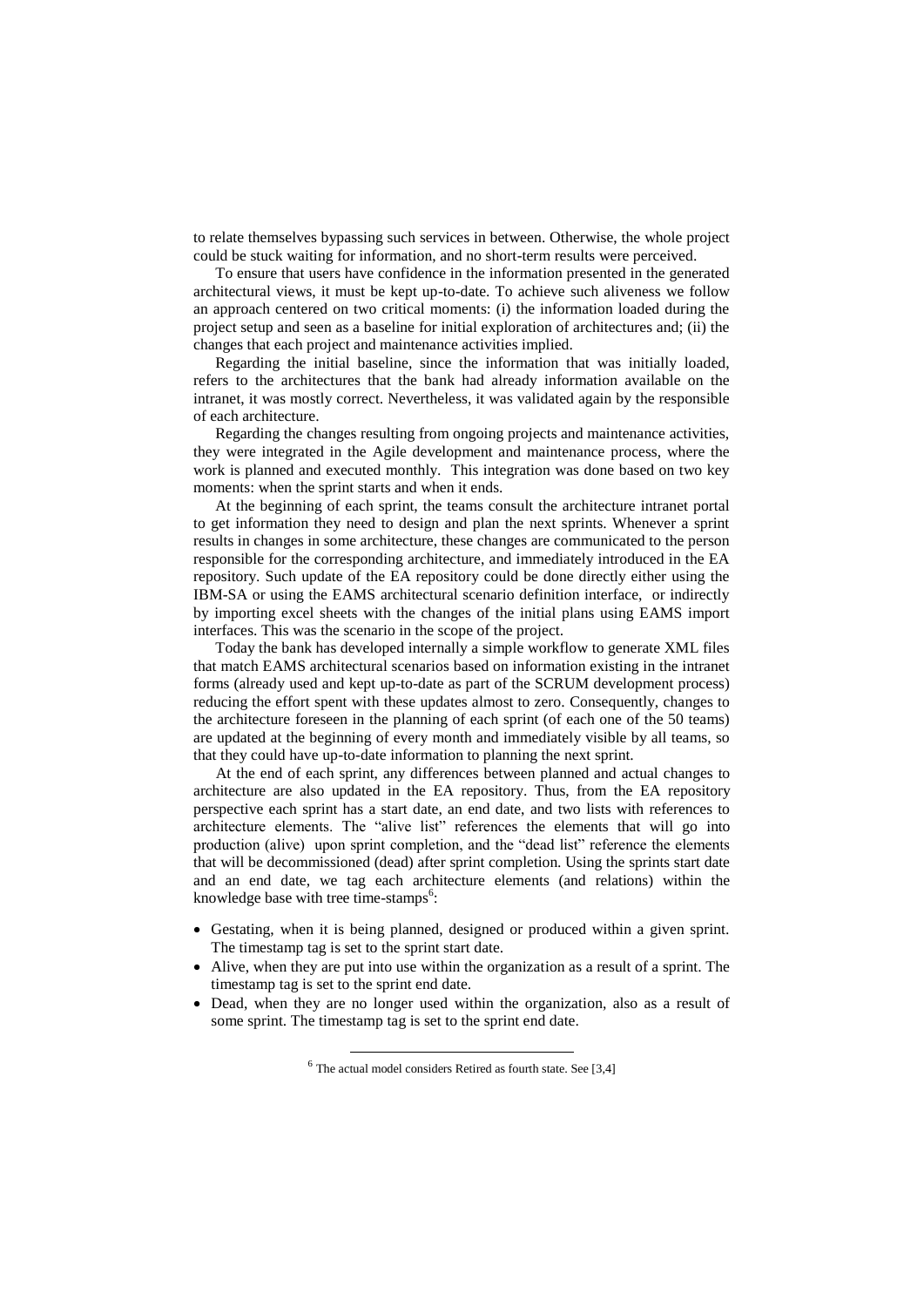These timestamps are enough to track the architecture elements lifecycle and, to know the contents of the views related to any time in the past, present or future.

This means that the approach actually followed to keep architecture up-to-date is based on the uploading of TO-BE states of the organization as foreseen in the plans of each one of the 50 Agile teams working in the bank.

This approach must be supported by tools used with two major features:

- The EA Repository must be able to hold information about the future states of the architecture elements. This is achieved by associating the Gestating, Alive and Dead timestamps as default properties in each and every architecture element, allowing to establish their lifecycle.
- The blueprint generator must be able to generate blueprints representing current and future states for each architecture. This is a native feature of EAMS. All architectural views have a time slider associated, marked with the moments in time, in which there were work packages (sprints in this case) that produced a change in that architectural view. When the handle moves along the slider, and crosses a mark, the name of the work package that led to changes appears on the left and the content of the architectural view changes.

#### **6 The Benefits**

The solution has been recognized to sustain the following benefits, in the client´s words:

- Centralized point of communication.
	- ─ Different profiles and stakeholders easily explore the information according to their needs.
- Interconnected Architectures
	- ─ Architecture domains aligned: Business, Data, Application and Technology.
	- ─ The ability to keep-up with all the individual components in the enterprise IT and understand all the dependencies within and between assets.
	- ─ Analyses and representations become interconnected and more complete.
- Enrichment of the architectural representations
	- ─ Automatically generated blueprints and reports.
	- ─ Time-travel through the AS-WAS, the AS-IS and the TO-BE, to identify the gaps between the current and target architectures.
	- ─ Evaluate portfolio costs and compare transformation scenarios.
- Sustained growth of Enterprise Architecture
	- ─ Reducing the effort required to create and maintain Enterprise repository information, leading to a more populated and consolidated repository,
	- ─ Guidance, so the client knows what it needs and how to deliver it, namely:
		- o Enterprise Architecture to understand what the bank has.
		- o Strategic IT planning to understand what the bank needs.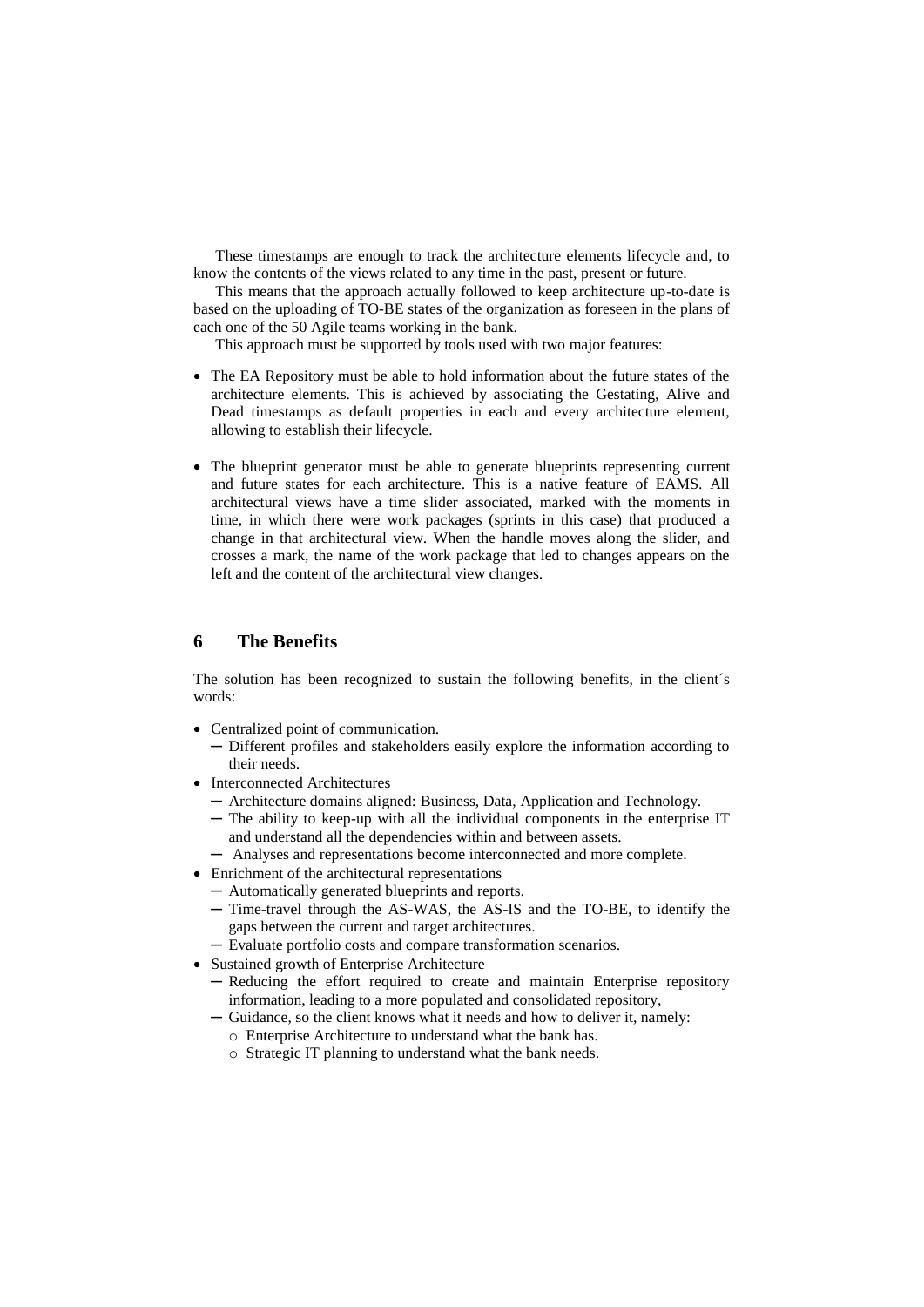- o Information Management to know how to deliver.
- ─ Managing Enterprise Architecture over the different development stages: Planning, Design, Construction and Deployment.

## **7 Reflections on the Case**

The case presented is successful mostly because EA is indeed perceived as a living asset in the bank by hundreds of users in the bank. It is used daily in the bank as a basis from which decisions are made. Thus we claim that this approach is a basis to achieve a dynamic representation of organizations based on actual architectural evidences, and therefore, towards an instrument to allow steering the organizations based on the representation of their foreseen states [5,6].

We would like to stress that in the case presented, the architecture views are embedded in a seamless manner with the bank knowledge and collaboration tool, namely the intranet portal. Architectural views are the entry point to access any IT documentation and knowledge kept in wikis.

This approach enables not only the role of the architecture views in understanding the complexities of the business and the IT underneath, but also a better and more effective collaboration between the different stakeholders. This has a positive feedback on the use of the EA internet portal as a collaboration and communication platform. The living architecture plays a fundamental role on people communication and collaboration!

We now explain how our approach and tools overcome key obstacles that would otherwise prevent the achievement of a dynamic and living architecture.

#### **7.1 Obstacle 1- Too much effort to up-to-date EA models and representations**

We claim that whenever such graphical models are handmade, they must be maintained by hand. Therefore EA models and representations must be generated automatically. This is the general claim behind the idea of Enterprise Cartography [4] and requires specific tools. In EAMS, Architecture representations are generated onthe-fly based on textual information gathered from different sources.

#### **7.2 Obstacle 2 - Transitions from AS-IS to TO-BE scenarios always require too much effort and are discontinue and unrelated worlds**

We claim that the ability to have distinct maps to handle distinct moments in time, for example, a map with the AS-IS and another with the TO-BE, is not good enough to handle the complexity of real problems. The reason being that the states in between the AS-IS and the TO-BE are not known, and therefore one cannot steering the organization in between.

With EAMS, Architectural representations have a time slider and their content changes dynamically according to the date indicated on the time slider, along with the identification of the projects responsible for such changes. This allows easy access to architecture views from past dates (AS-WAS), present (AS-IS) and future dates (TO-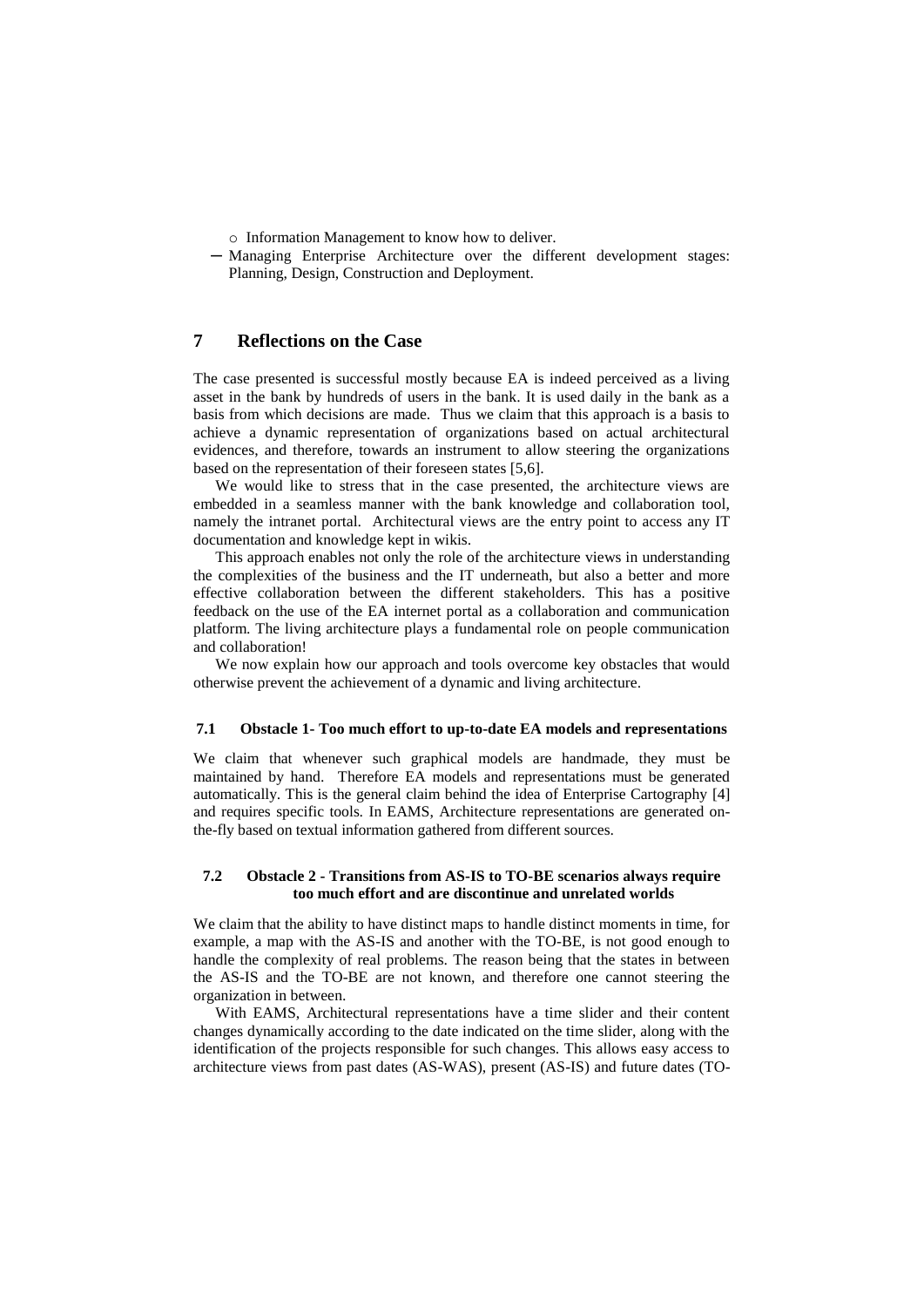BE), and their associated roadmap. It also allows to know the existence of any states in between AS-IS and TO-BE states.

#### **7.3 Obstacle 3 - EA is only for a few enlightened ones**

We claim that languages used for architectural design (such as Archimate) fail to provide a universal language between all architecture stakeholders, in particular management and business staff, because it tends to be too complex for them to explore and get the answers they require. Besides the complexity of the architectural views, stakeholders also have to face the complexity of EA tools, which is adequate for conception and design, but not suitable for non-technical stakeholders. Therefore, they are mostly dependent on technical staff to provide them with answers.

With EAMS, architectural views and navigation paths between them are generated automatically according to the user profile. Furthermore, end users do not need to login in EMAS, since architectural views are embedded in bank´s intranet portal. This ensures that stakeholders face a complexity according to their needs and skills, and therefore it enables management (e.g. Business, IT Projects, Governance, SOA) to navigate and explore architectural views and get the answers on their own.

Notice that automatic generation of architectural views also ensures they are updated and kept coherent with available information. This increases the confidence on the architecture views, and increases their usage in a wider community.

#### **7.4 Obstacle 4 - Project Planning only requires accurate knowledge of TO-BE states, not the AS-IS**

In general, to plan a project that will occur on a given period in the future, one needs to know the foreseen state of the organization in that time period. As an example, let's consider an organization that intents to replace a given legacy system in 6 months' time, and wants to start the planning of that project today. The preparation and planning stages of the project must have a clear understanding of all the dependencies of that legacy system, both in what concerns integration with other systems and with the business processes it supports. But the critical aspect is that in order to plan that project, having a clear understanding of all the dependencies of the legacy system today is not good enough! One needs to know the dependencies of the legacy system in 6 months' time, because in the meantime, there may be on-going projects that will change the dependencies status of the legacy system.<sup>7</sup>

With EAMS, one just needs to move the time bar slider 6 months ahead in time to find out the actual dependencies of the legacy system, because EAMS generates the Architectural Blueprints based on information gathered from on-going and planned projects to be completed up to the date set by the time handler, 6 months' time in this example.

<sup>&</sup>lt;sup>7</sup> See Enterprise Cartography article [4] for further analyses on this subject.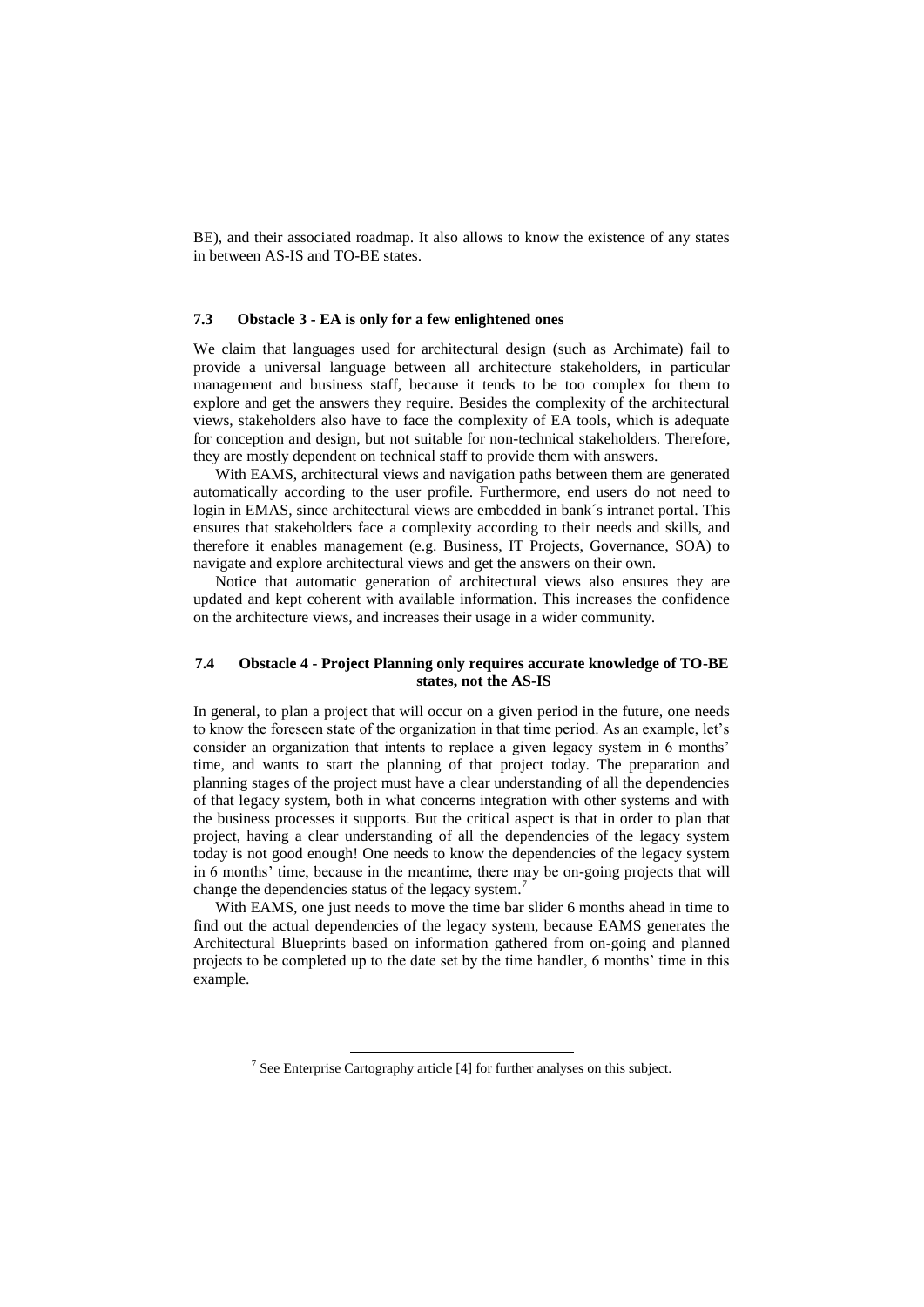#### **7.5 Obstacle 5 - The concept of Application is not only an IT concept**

This obstacle concerns with the modeling of application concept in the EA repository, and does not relate with tool functionality. However, since it has major impact on how people communication in every day´s work, we believe it is worth mentioning in this paper.

Standards as TOGAF [7], considers two types of applications: Infrastructure and Business Applications. However this is a very simple classification schema that does not address fundamental issues in IT management. From an IT and Business alignment point of view, a spreadsheet holding data and business rules is a Business Application, as SAP ERP or any other SW package. But from a management and day to day IT operations they have little in common.

Another example comes from the fact that the business users know, and use, the names of applications in many contexts, as for example internal manuals, risk management and so on. This is a problem because it hard-wires a given software element to a set of functionalities and interfaces, removing a degree of freedom from IT management. For example, consider the case where IT decides to provide access to applications via an intranet, forcing the business to revise documents and procedures. This kind of decisions should not be made more difficult just by the naming conventions. The situation is even worse if the application is named after the platform or software packaged used to develop the application.

So, we claim that applications must be modeled in three different perspectives [8]:

- In the Business Architecture, IT is perceived as a provider of a logical aggregation of Business Functions, thus Business Functions and requirements are managed independently of the components that implements them.
- In the Solutions Architecture, the Application concept, is an artifact that implements Business Functions, thus allowing IS teams the flexibility for the best way to engineer such components.
- In the Platform Architecture, the Platform concept is an execution environment of application components and that may include different types of Technologies

## **8 References**

- 1. Scrum-Guide, https://www.scrum.org/Scrum-Guide
- 2. Archimate, http://theopengroup.org/archimate
- 3. Sousa P., Lima J., Sampaio A., Pereira C An approach for creating and managing enterprise blueprints: A case for IT blueprints. In: Advances in Enterprise Engineering III, pp. 70–84 Springer (2009)
- 4. Tribolet J., Sousa, P., Caetano A. The Role of Enterprise Governance and Cartography in Enterprise Engineering. In International Electronic Journal - Enterprise Modelling and Information Systems Architectures. Special Issue on A Roadmap for Business Informatics, pp. 38-49, Volume 9, No. 1 June (2014)
- 5. Proper H. A. Enterprise Architecture Informed steering of enterprises in motion. In Proceedings of the 15th International Conference, ICEIS 2013, Angers, France - Revised Selected Papers, Lecture Notes in Business Information Processing, Heidelberg, Germany, Springer (2014)